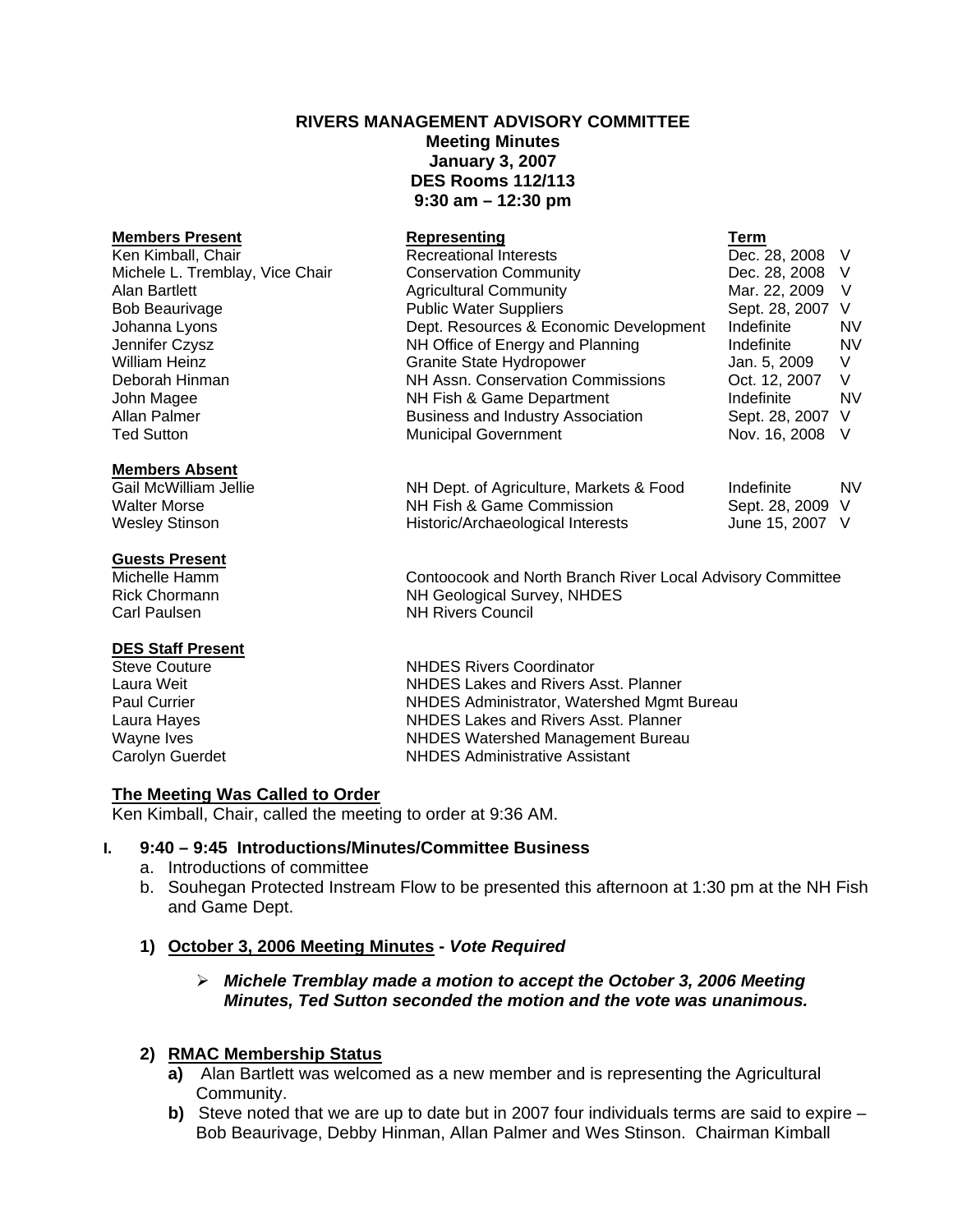encouraged Steve to follow up with those who's terms are set to expire to determine interest and start the process for re-nomination or find replacements if necessary.

# **3) Correspondence**

- **a)** Statement of Financial Interest must be submitted by each member with a due date of January 19th. Laura had copies available for each member.
- **b)** Steve reported on the court case relevant to the Rivers Management Protection Program, which was appealed to Superior Court. The Piscataquog Local River Advisory Committee's management plan and testimony were both cited in the decision.
- **c)** Travel vouchers are available for committee members that are not state employees.
- **II. 9:45 10:00 Introduce new NHDES Commissioner Tom Burack, NHDES** Tom was unavailable at this time.

#### **III. 10:00 – 10:15 Lamprey WMPAAC Nomination – Steve Couture, NHDES**

#### **1) Affected Dam Owner nomination**

This is a nomination for the Water Management Planning Area Advisory Committee for the Lamprey River, a replacement for the town of Durham.

#### ¾ *Michele Tremblay made a motion to approve nomination of David Cedarholm, Durham town engineer, with a second by Ted Sutton. The vote was unanimous.*

#### **Commissioner Burack arrives.**

Steve Couture introduced Commissioner Burack who shared his thoughts, vision and answered committee members' questions.

 Paul Currier suggested formalizing the communication between the committee and the Commissioner.

 The Commissioner spoke about the DES's Strategic Plan and asked for thoughts and recommendations as this process begins. The Department will be looking at:

- 1) the growth of the state and the management of natural resources, and
- 2) the issue of climate change.

# **IV. 10:30-11:30 Legislation/Rulemaking/Other**

# **1) Legislation – Steve Couture, NHDES**

Steve referred to the handout listing the 2007 Legislative Service Report (LSR) and reviewed the following:

# **a) Shoreland Protection Act Commission**

The committee was given a copy of the final report without the appendices. The SPA Commission voted to change the methodology of stream order to the NH Hydrologic Dataset and include 3<sup>rd</sup> order streams under the provisions of the act. Four LSRs addressing the recommendations included in the report are:

- 1. 2007-H-0520-R: relative to funding implementation of the Comprehensive Shoreline Protection Act (CSPA). CSPA Report recommendation #1. This is requiring a new funding stream to add approximately \$600,000 to the budget for additional staff and expenses.
- ¾ **Debbie Hinman moved to support, Michele Tremblay seconded. The vote was unanimous.**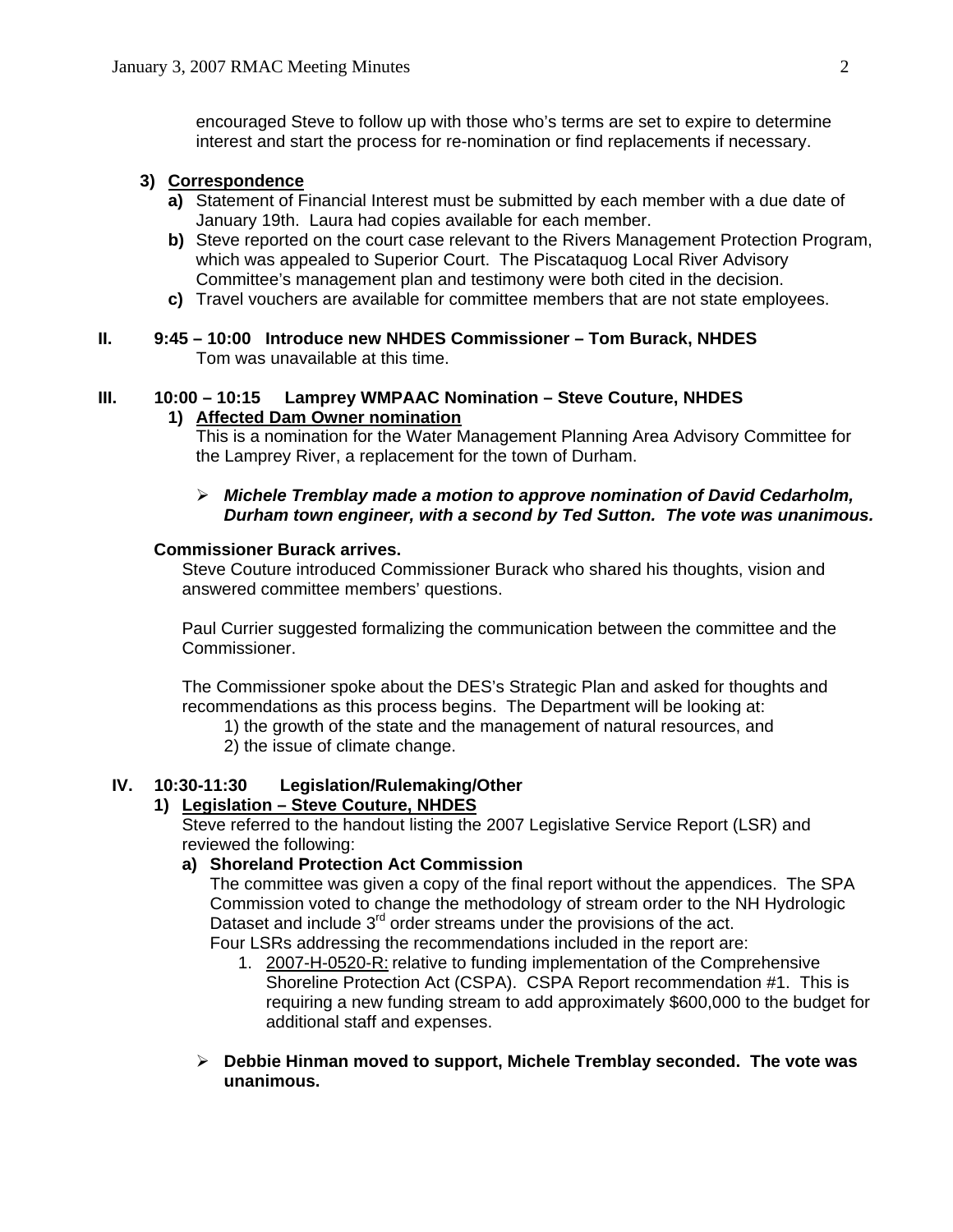2. 2007-H-0536-R: making technical correction to the CSPA. CSPA Report recommendation #10-12, 15-17. Includes removing exemption for Pemi and Saco and including 3<sup>rd</sup> order Streams.

#### ¾ **Michele Tremblay moved to support, Deb Hinman seconded. The vote was unanimous.**

- 3. 2007-H-0538-L: relative to permitting responsibilities under the CSPA. CSPA Report recommendation #3-6, 14. Steve recommended that this legislation is the one to consider, follow and testify.
- ¾ **Michele Tremblay moved to support, Deb Hinman seconded. The vote was unanimous.**
	- 4. 2007-H-0539-R: relative to a natural woodland buffer and protected shorelines. CSPA Report recommendation #2,8,9,13
- ¾ **Michele Tremblay moved to support, Deb Hinman seconded. The vote was unanimous.**
- **b) Dam Maintenance Fee**

2007-H-0535-R: relative to annual dam registration.

¾ **Michele Tremblay moved to support, Deb Hinman seconded. This may be a vehicle for stream gage funding. The vote was unanimous.**

2007-H-0540-L: relative to funding dam maintenance fee through the shorefront maintenance fee. With the hope to use some of increased funding to go to recommendation of stream gage taskforce report.

- ¾ **Deb Himman moved to support the need to develop a funding source both for maintaining state-owned dams as well as for maintaining stream gages in the state, seconded by Ted Sutton. The vote was unanimous.**
- **b) Grandfathered RMPP Sites & Residuals** 2007-H-0618-R: relative to the permanent authorization of biosolids sites.
- ¾ **Michele Tremblay moved to support, Ted Sutton seconded. There were five votes in support and two abstentions.**
- **c) Ammonoosuc Designation** 2007-H-0041-R and 2007-S-1187-R: designating segments of the Ammonoosuc River into the rivers management protection program.
	- ¾ **Michele Tremblay moved to support, Deb Hinman seconded. The vote was unanimous.**
- **d) Comprehensive Flood Control Plan**  2007-H-0036-R: establishing a commission to develop a comprehensive flood control plan.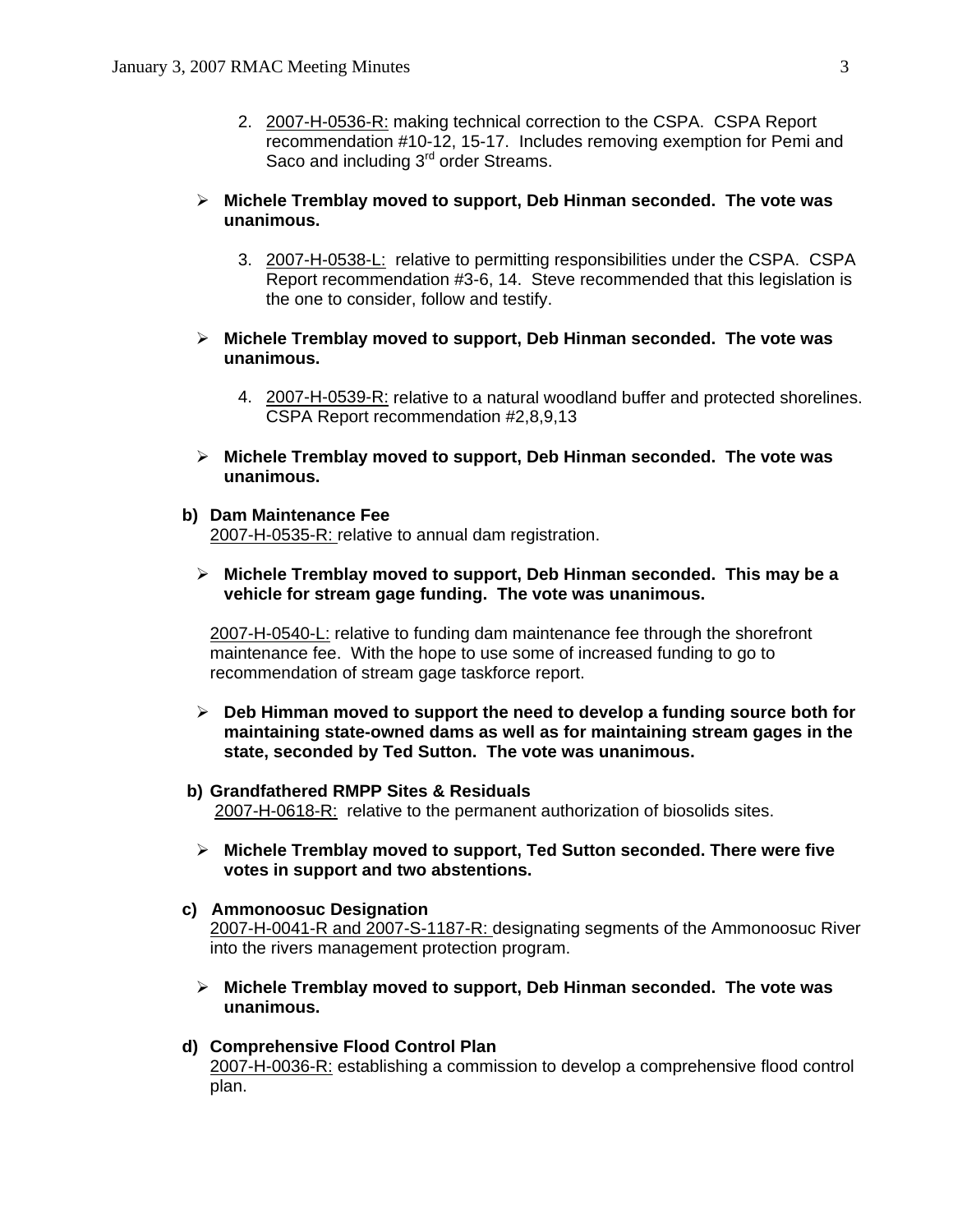¾ **Michele Tremblay moved to track and watch this bill and make comments on natural systems, culverts, and stream crossings, seconded by Bob Beaurivage. The vote was unanimous.**

#### **e) Setback requirements for new landfills**

2007-H-0211-R: relative to setback requirements for new landfills located near designated rivers.

¾ **Michele Tremblay moved to support the language of no NEW landfills within the corridor, but expansion of existing can be grandfathered but not with an automatic exemption, seconded by Bill Beaurivage. The vote was unanimous.**

2007-H-0240-R: relative to additional appropriations for matching funds resulting from the October 2005 floods.

¾ **Michele Tremblay moved to track this bill, Deb Hinman seconded. The vote was unanimous.**

2007-H-0683-R: relating to the siting of landfills.

¾ **Michele Tremblay moved to track this bill, Deb Hinman seconded. When bill language is finalized a decision can be made to support or oppose it. It would be helpful to know what DES position is. The vote was unanimous.** 

#### **f) Sludge, septage, and Biosoilids**

2007-H-0547-L: relative to repealing the authority of the department of environmental services regarding sludge and biosolids.

¾ **Michele Tremblay moved to track this bill, Deb Hinman seconded. When bill language is finalized a decision can be made to support or oppose it. It would be helpful to know what DES position is. The vote was unanimous.**

2007-H-0599-R: relative to prohibiting wastewater treatment plants from excluding towns for septage treatment and disposal services.

¾ **Michele Tremblay moved to track this bill, Deb Hinman seconded. When bill language is finalized a decision can be made to support or oppose it. It would be helpful to know what DES position is. The vote was unanimous.**

Allen Palmer arrives at 11:03 a.m.

#### **g) RMAC membership, Management Plans**

2007-H-0912-R: Steve Couture referred to the 1 page handout titled **"RMAC Legislative Concepts for Discussion, January 2007"**. Concepts that Steve, Ken, and Michele are putting forth to improve the program include:

- 1) 483:3 change "commissioner's office" to "watershed management bureau"
- 2) 483:8 seeks to add a representative of the Local River Advisory Committee and the Department of Transportation, one voting and one non-voting member to the RMAC. Jennifer Czysz suggested that the language be changed to "elected or appointed".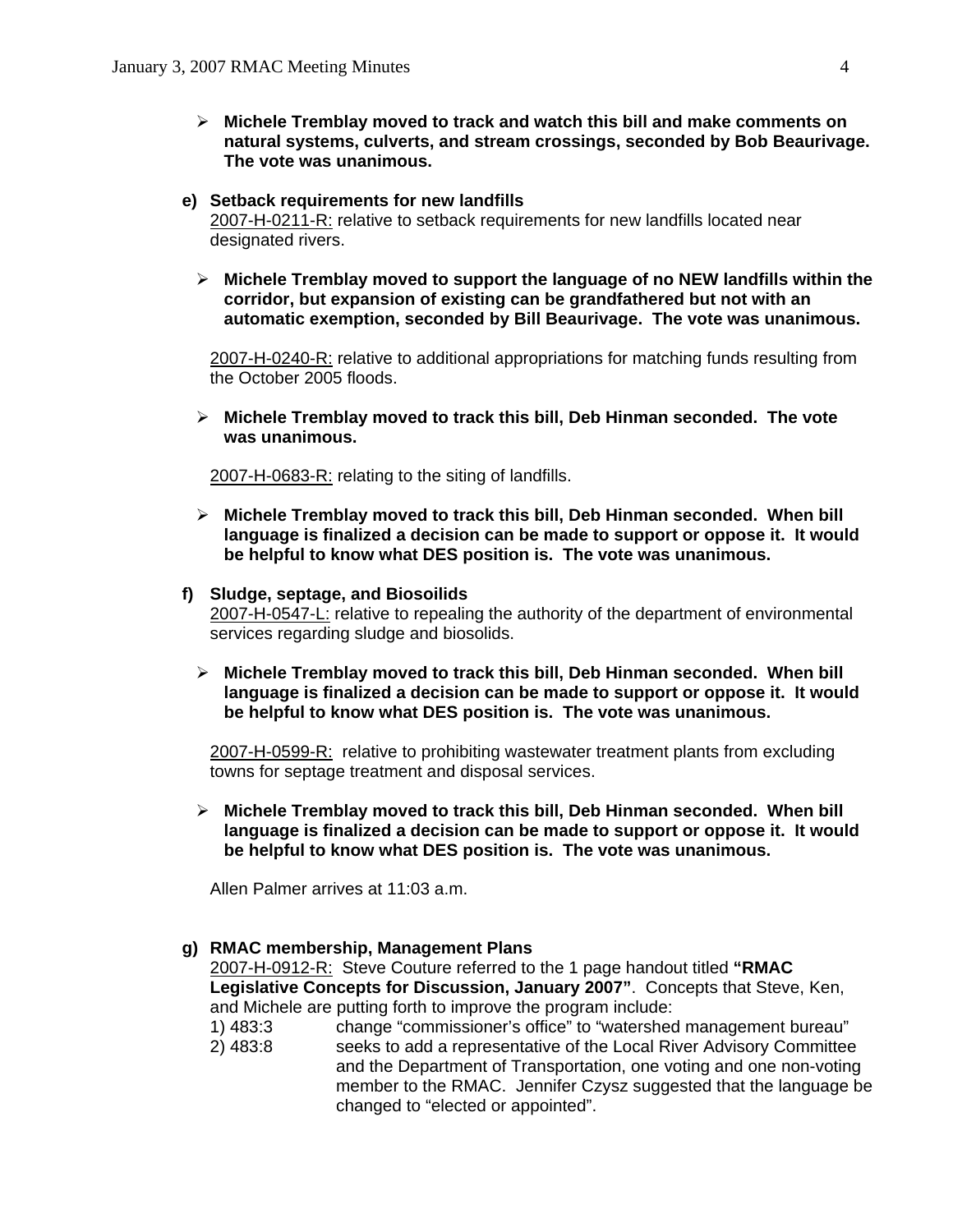| $3)$ 483:10    | allow LACs the opportunity to develop management plans that include |
|----------------|---------------------------------------------------------------------|
|                | tributary drainage areas, moving to a watershed area.               |
| 4) 483:10-a    | use tributary drainage areas when developing the long-range river   |
|                | management plan. Include the Department of Transportation and the   |
|                | Department of Safety during the planning process. Change OEP's      |
|                | name to the "Office of Energy and Planning".                        |
| $(5)$ 483.12-a | brings in the Comprehensive Shoreline Protection Act and            |

- 5) 483:12-a brings in the Comprehensive Shoreline Protection Act and groundwater permitting withdrawals.
- ¾ **Michele Tremblay moved to accept all the changes and support the bill, Deb Hinman seconded. Steve will track and provide testimony. The vote was unanimous.**

2007-H-0716-R: establishing a commission to study issues relative to the practice of leasing state-owned real estate on the shore of public waters.

¾ **Michele Tremblay moved to support, Deb Hinman seconded. The vote was unanimous.**

2007-H-0819-R: relative to river protection and restoration.

¾ **Michele Tremblay moved to track, Deb Hinman seconded. The vote was unanimous.**

#### **2) Administrative Rules – Steve Couture, NHDES**

- **a) RMPP Env-Wq 1800, Office of Legislative Services annotations**  The Fish and Game Department, the US Fish and Wildlife Service, and the State Geologist submitted changes to Env-Wq 1800 as requested by the DES Commissioner.
	- ¾ **Allan Palmer moved to accept the recommendations to the rules, seconded by Ted Sutton. The vote was unanimous.**
- **b) Residuals Management Rules, Env-Wt 800, proposed revisions**  "Class A" exemption discussed.
	- ¾ **Allan Palmer moved to track the proposed revisions, seconded by Ted Stinson. The vote was unanimous.**
- **3) SGTF Recommendations Steve Couture, NHDES** The Stream Gage Task Force recommendation is in the Capital Budget process and is moving forward.
	- ¾ **The Committee requested Steve Couture write a letter of testimony that is consistent with the actions taken.**

#### **V. 11:30-12:15 Surplus Land Reviews (SLR)- Disposal of state-owned properties – Laura Weit & Steve Couture, NHDES**

 **1) AG opinion re: CORD & LMAC/RMAC authority**

Laura Weit summarized the AG's letter. The recommendations of the RMAC and LMAC are only advisory when reviewing proposed surplus disposals of state-owned property. It was noted that the Rivers Management and Protection Program Act RSA 483 is slightly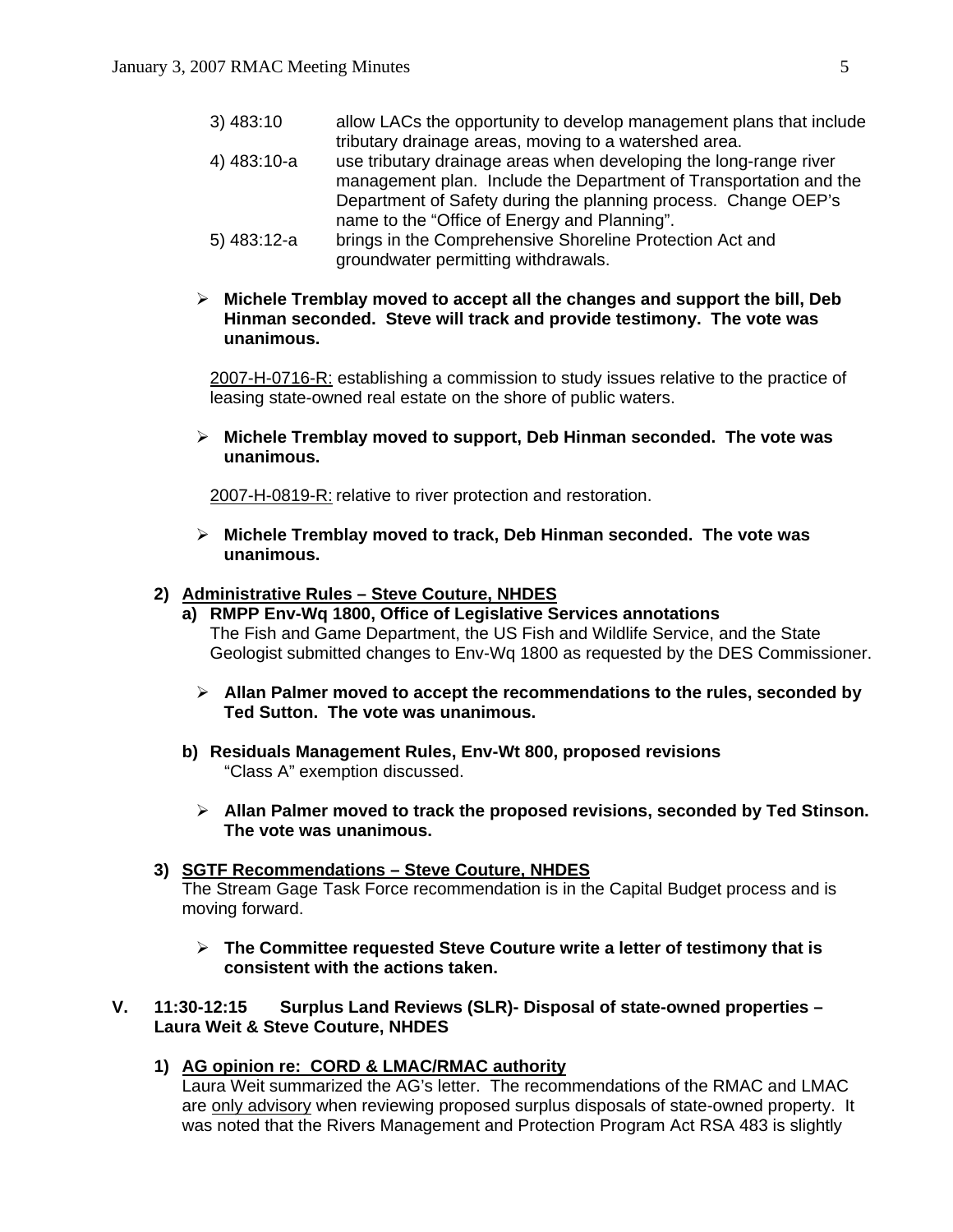different than the Lakes Management and Protection Program Act RSA 483-A. Michele Tremblay suggested that the Committee ask for a second opinion as the statutes are different.

#### ¾ **Laura Weit was asked to resend the DES attorney's opinion to the committee via email.**

Ken Kimball suggested that Laura Weit write a letter to the AG's office requesting clarification on their opinion. The RMAC has a legal opinion from DES that states that the intent of the statute is clear "no state-owned surplus land can be disposed of without the review and recommendation of the RMAC".

Jennifer Czysz noted the distinction of the CORD review process, where CORD cannot make a recommendation until it has received RMAC's recommendation. This language is not included in Lakes Management and Protection Program Act. It was also noted that CORD is only advisory also.

The NH River Council is also drafting a letter.

- ¾ **Carl Paulsen offered to contact the NH Rivers Council attorney and forward any pertinent language.**
- ¾ **The Committee asked Laura Weit to write a letter to the AG requesting clarification on its opinion relative to the RMAC's jurisdiction. She is to direct the AG to Gretchen Rule's opinion and send the draft to Ken and Michele for their review.**

#### **2) DOT 06-06 Franklin (Upper Merrimack) –** *Vote Required*

The Department of Transportation wishes to dispose of 2.3 acres located on the easterly side of US Route 3 just south of Old South Main Street in the City of Franklin. The Committee first received this request in July of 2006. On August 4, 2006, Kenneth Kimball sent a letter on behalf of the RMAC to William Janelle, DOT Administrator of the Bureau of Right-of-Way indicating that the RMAC will not submit its recommendation until DOT has deemed this parcel surplus to its needs. Laura Weit contacted Phil Miles, with the DOT to determine if DOT had any additional information on this parcel. Phil indicated that perhaps in another three months, DOT might be able to provide some more information.

Michele Tremblay noted that the Upper Merrimack River Local Advisory Committee reviewed the proposed disposal, but determined they did not have enough information to take a vote on the issue.

#### ¾ *RMAC still did not have the information that was requested from DOT, thus no vote was taken.*

#### **3) DOT 06-08 Hooksett (Merrimack River) –** *Vote Required*

DOT received a request from Cabela's Retail, Inc. concerning the availability of two portions of Limited Access Right-of-Way of Interstate 93 Exit 11 interchange located on the Town of Hooksett. These two parcels consist of 13.6 acres and 19.6 acres. Parcel "B" is located approximately 130 feet from the Merrimack River and Parcel "A" contains a portion of Brickyard Brook, a perennial stream. Both areas were purchased with state transportation funds in the 1950's.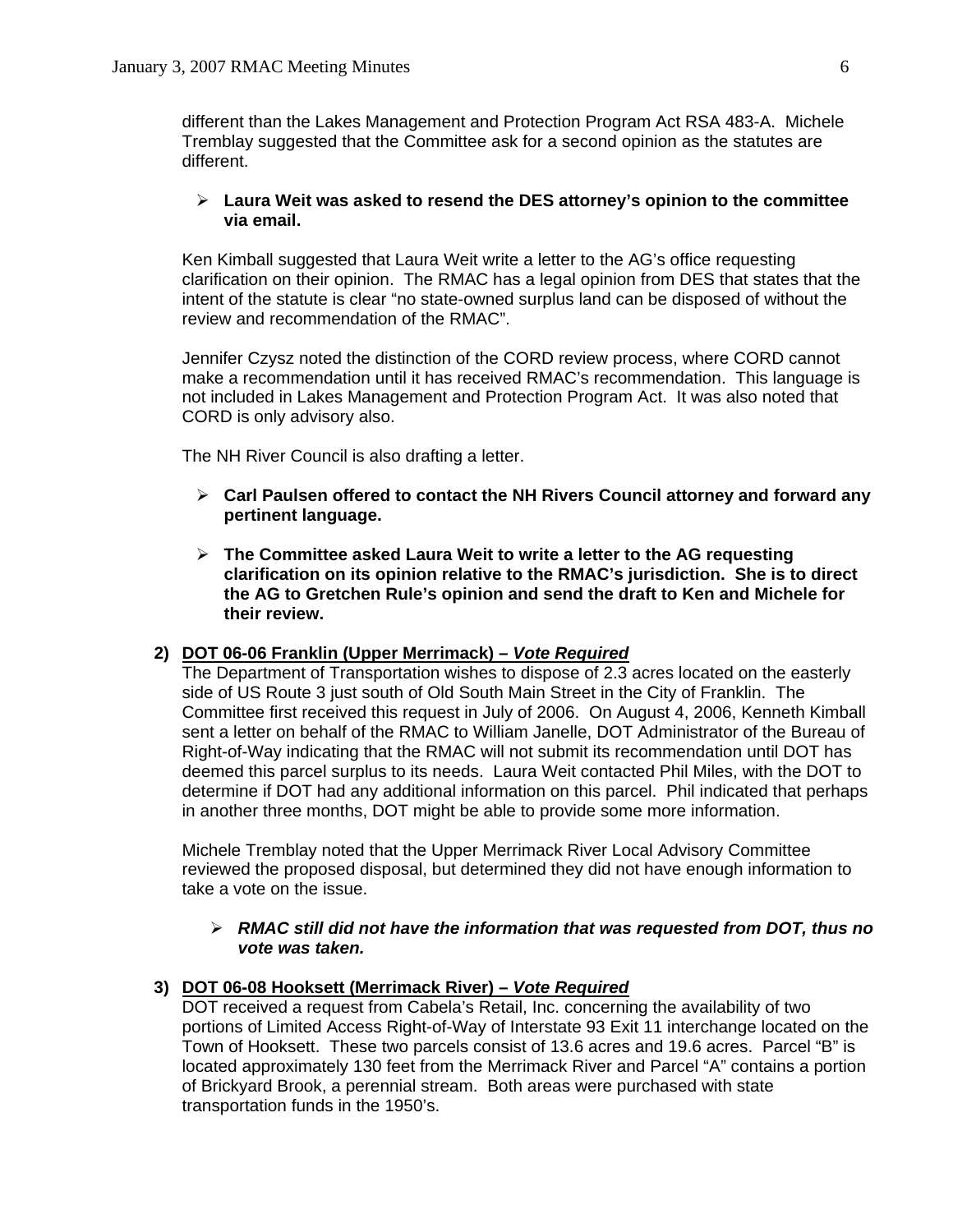The proposed use is to construct a commercial enterprise. The proposal includes the Tax Increment Financing (TIF) district and falls within the Groundwater Resource Protection District, which means all local ordinances and regulations would apply.

Both the Fish and Game Department and the Natural Heritage Bureau expressed concerns about potential threatened and/or endangered species on the property.

Jennifer Czysz noted that according to RSA 9-B:2 state agencies are required to act in ways that encourage smart growth. As presented, this proposal is not consistent with smart growth policies.

Ken Kimball added that this area is a sandy, re-charge aquifer. It would be counter productive to allow this type of development on this kind of resource.

John Magee stated that all state agencies have a responsibility to conserve threatened and endangered species. He offered to forward exact language from the RSA to Steve Couture.

¾ **Michele Tremblay moved not to act on this until further information received, including but not limited to the assessments this winter and spring by the Fish and Game Department and DRED's Natural Heritage Bureau. Michele also added that a statement requesting an explanation as to the rational for the level and type of development on a signifcant aquifer be provided by the state. The Long Range Capital Planning and Utilization Committee will be cc'ed on the letter. Laura Weit will distribute a draft that has been approved by Ken Kimball and Michele Tremblay to the Committee for their approval. Seconded by Allan Palmer; the vote was unanimous.** 

## **3) RMAC/LMAC SLR subcommittee efforts**

This subcommittee was formed in October to discuss concerns relative to the disposal of state-owned land. The subcommittee met with the Governor's office last fall to propose the creation of a study committee to evaluate the process of how state owned lands are leased, whether or not the lands need to reviewed and prioritized, and to determine if certain lands should be kept in trust by the state. Jennifer Czysz reported the Governor's office has requested DES, DRED, Fish and Game, and DOT to catalog and geo-reference all of their state-owned lands in proximity to any water bodies. This information will be given to the Office of Energy and Planning, where Ken Gallager will compile it into one database.

Jennifer noted that CORD will be meeting next week. One of their items is to review a draft application that all applicants wishing to purchase or sell state-owned surplus land would complete. They will be reviewing the draft to determine if they should require even more up-front information from the applicant. This step will hopefully eliminate duplicate agency efforts and put the burden on the developer.

Another subcommittee meeting will be scheduled in another couple of weeks.

#### **VI. 12:15-12:30 Other Business/Action Item Reviews**

Johanna Lyons reported the State Parks Study Commission that was established by Senate Bill 5 last year posted their final report on their website at [www.nhparks.org](http://www.nhparks.org/). Hard copies are